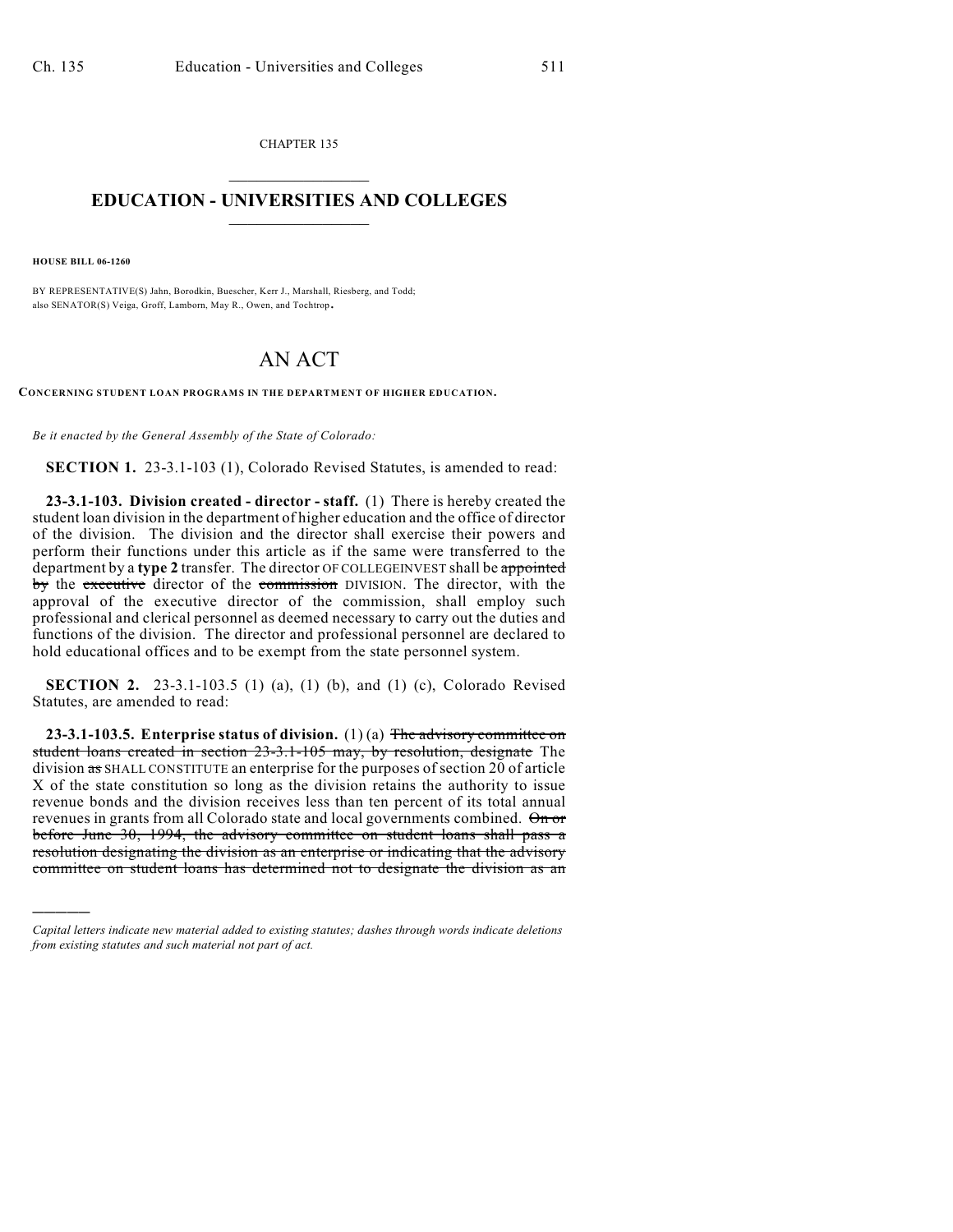enterprise. So long as it is designated as an enterprise pursuant to the provisions of this section, the division shall not be subject to any of the provisions of section 20 of article X of the state constitution.

(b) Designation of the division as an enterprise expires at  $11:59$  p.m. on June 30 of the year following the designation unless the general assembly, by bill, acts to postpone the expiration of the designation. The postponement of the expiration of the designation does not constitute legislative approval of the designation and is not admissible in any court as evidence of legislative intent. The postponement of the expiration date of the designation does not prohibit any action by the general assembly pursuant to the provisions of paragraph (c) of this subsection (1) with respect to the designation.

(c) The designation adopted pursuant to paragraph (a) of this subsection  $(1)$  shall be submitted by the advisory committee on student loans to the office of the state auditor in the form and manner prescribed by the legislative audit committee. Said designation shall be reviewed by said office to determine whether said designation complies with the requirements of section 20 of article X of the state constitution and is within the authority of the advisory committee on student loans pursuant to the provisions of this section and for later review by the legislative audit committee for its opinion as to whether the designation complies with the requirements of section  $20$  of article X of the state constitution and conforms with the provisions of this section. The official certificate of the state auditor as to the fact of submission or the date of submission of the designation as shown by the records of the office of the state auditor, as well as to the fact of nonsubmission as shown by the nonexistence of such records, shall be received and held in all civil cases as competent evidence of the facts contained therein. Any designation adopted by the advisory committee on student loans without being so submitted within twenty days after adoption to the office of the state auditor for review by said office and by the legislative audit committee shall be void. The findings of the office of the state auditor shall be presented to the legislative audit committee at a public meeting held after timely notice to the public and the advisory committee on student loans. The legislative audit committee shall, on affirmative vote, submit such designation, comments, and any proposed legislation at the next regular session of the general assembly. Any member of the general assembly may introduce a bill which rescinds the designation of the division. Rejection of such a bill does not constitute legislative approval of such designation. The advisory committee on student loans shall revise its designation to conform with the action taken by the general assembly. For the purpose of performing the functions assigned to the legislative audit committee by this paragraph (c), the legislative audit committee, with the approval of the speaker of the house of representatives and the president of the senate, may appoint subcommittees from the membership of the general assembly.

**SECTION 3. Repeal.** 23-3.1-105, Colorado Revised Statutes, is repealed.

**SECTION 4. Repeal.** 2-3-1203 (3) (aa) (I), Colorado Revised Statutes, is repealed.

**SECTION 5.** The introductory portion to 23-3.1-104 (1) (a), Colorado Revised Statutes, is amended to read: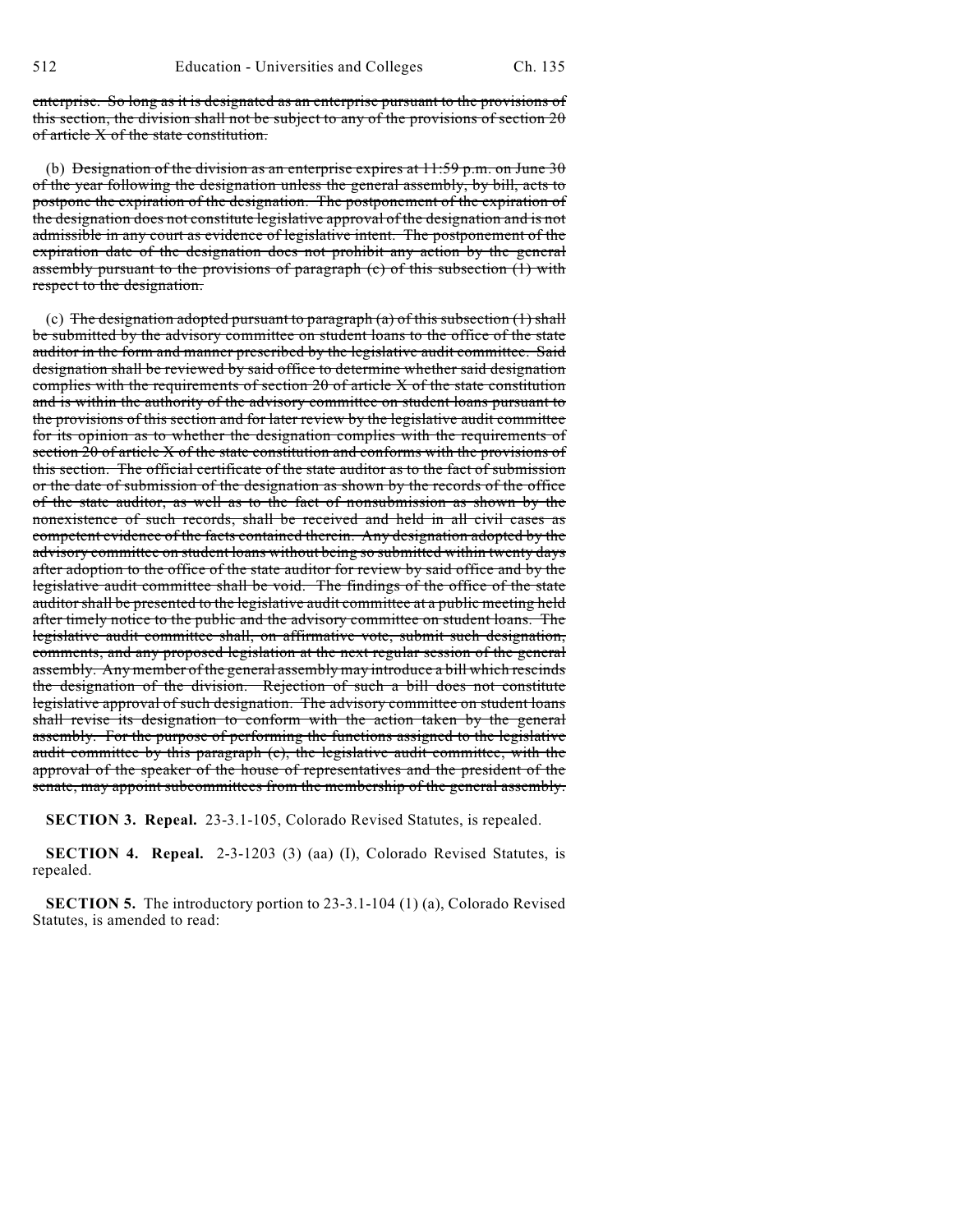## **23-3.1-104. Duties and powers of division.** (1) The division shall:

(a) Promulgate rules and regulations for administration of the Colorado college access network STUDENT LOAN PROGRAM established by this article, including but not limited to the following:

**SECTION 6.** 23-3.1-104.5 (3), Colorado Revised Statutes, is amended to read:

**23-3.1-104.5. Additional powers of division.** (3) The division is hereby authorized to issue revenue bonds after approval by the advisory committee on student loans, created in section 23-3.1-105, and after approval by both houses of the general assembly either by bill or by joint resolution and after approval by the governor in accordance with section 39 of article V of the state constitution.

**SECTION 7.** 23-3.1-106 (1) (b) and (2), Colorado Revised Statutes, are amended to read:

**23-3.1-106. Student loan program established.** (1) (b) On and after July 1, 2004 2006, the student loan program established pursuant to paragraph (a) of this subsection (1) shall be formally and legally known as and designated the Colorado college access network STUDENT LOAN PROGRAM. On and after July 1, 2004 2006, whenever the student loan program or the guaranteed student loan program is referred to or designated by a contract or other document, such reference or designation shall be deemed to apply to the Colorado college access network STUDENT LOAN PROGRAM. All contracts entered into by or on behalf of the student loan program or the guaranteed student loan program prior to July 1, 2004 2006, are hereby validated as obligations of the Colorado college access network STUDENT LOAN PROGRAM.

(2) It is the intent of the general assembly that the Colorado college access network STUDENT LOAN PROGRAM established by subsection (1) of this section shall operate in such a manner that its costs can be fully met by user fees and federal payments.

**SECTION 8.** 23-3.1-108, Colorado Revised Statutes, is amended to read:

**23-3.1-108. Age qualification.** Any person otherwise qualifying for a student loan shall not be disqualified to receive a student loan under the Colorado college access network STUDENT LOAN PROGRAM by reason of being under the age of eighteen years. For the purpose of applying for, receiving, and repaying a student loan, any person shall be deemed to have full legal capacity to act and shall have all the rights, powers, privileges, and obligations of a person of legal age with respect thereto.

**SECTION 9.** 23-3.1-109, Colorado Revised Statutes, is amended to read:

**23-3.1-109. Subject to audit.** The Colorado college access network STUDENT LOAN PROGRAM shall be audited annually by the state auditor.

**SECTION 10.** 23-3.1-203 (1), Colorado Revised Statutes, is amended to read: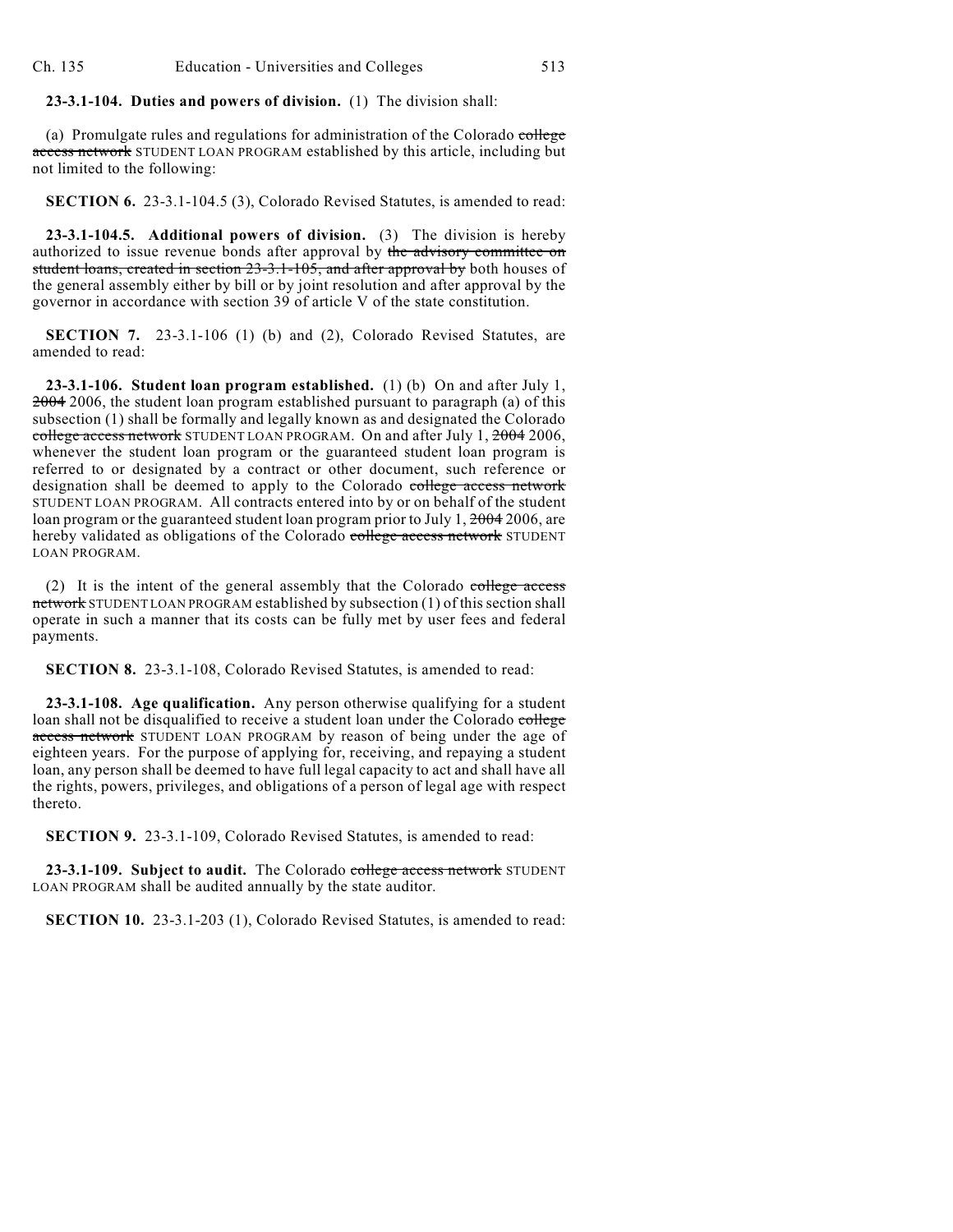**23-3.1-203. Authority - creation - membership - transfer of personnel.** (1) Effective May 26, 2000, the authority shall be transferred to the department of higher education, and shall become a division thereof. Except as otherwise provided in this article, on and after May 26, 2000, the authority shall exercise its powers, duties, and functions under the department of higher education as if it were transferred by a **type 2** transfer under the provisions of the "Administrative Organization Act of 1968", article 1 of title 24, C.R.S. The director shall be appointed by the executive director, and shall function as the executive officer of the authority, AND SHALL ALSO BE DIRECTOR OF THE STUDENT LOAN DIVISION. The director, with the approval of the executive director, shall employ such professional and clerical personnel as may be deemed necessary to carry out the duties and functions of the authority. Such personnel shall receive compensation for their services as determined by the director. The director and all personnel of the authority are declared to hold educational offices and to be exempt from the state personnel system.

**SECTION 11.** 23-60-704 (3) (b), Colorado Revised Statutes, is amended to read:

**23-60-704. Private occupational school board - established - membership.** (3) The board shall consist of seven members appointed by the governor, with the consent of the senate, as follows:

(b) Four members shall be representatives of the general public, at least one of whom is employed by a lending institution located in Colorado and is familiar with the Colorado college access network STUDENT LOAN PROGRAM and at least two of whom are owners or operators of businesses within Colorado that employ students who are enrolled in schools that are subject to administration by the private occupational school division.

**SECTION 12.** 23-3.1-208 (1) (a), Colorado Revised Statutes, is amended to read:

**23-3.1-208. Bonds.** (1) (a) The authority may issue from time to time its bonds for its purposes as provided in this part 2, including but not limited to purchasing or making student obligations or making institutional loans, but the authority shall not have outstanding, at any one time, bonds, not including bond anticipation notes that have been refunded and bonds that have been refunded, in an aggregate principal amount exceeding one TWO billion three hundred million dollars. The authority may not undertake the financing of the making or purchasing of student obligations unless, prior to the issuance of any bonds or notes, the board finds that there is insufficient access to student obligations from normal private market sources and that such financing will help alleviate such insufficient access.

**SECTION 13.** 23-3.1-205.4 (1), Colorado Revised Statutes, is amended to read:

**23-3.1-205.4. Collegeinvest fund - creation - control - use.** (1) (a) There is hereby created in the state treasury the Colorado student obligation bond authority fund, to be known and referred to on and after July 1, 2004, as the collegeinvest fund, which shall be under the control of the authority in accordance with the provisions of this part 2 and part 3 of this article. The moneys in the collegeinvest fund shall be invested by the state treasurer. Except as otherwise allowed by section